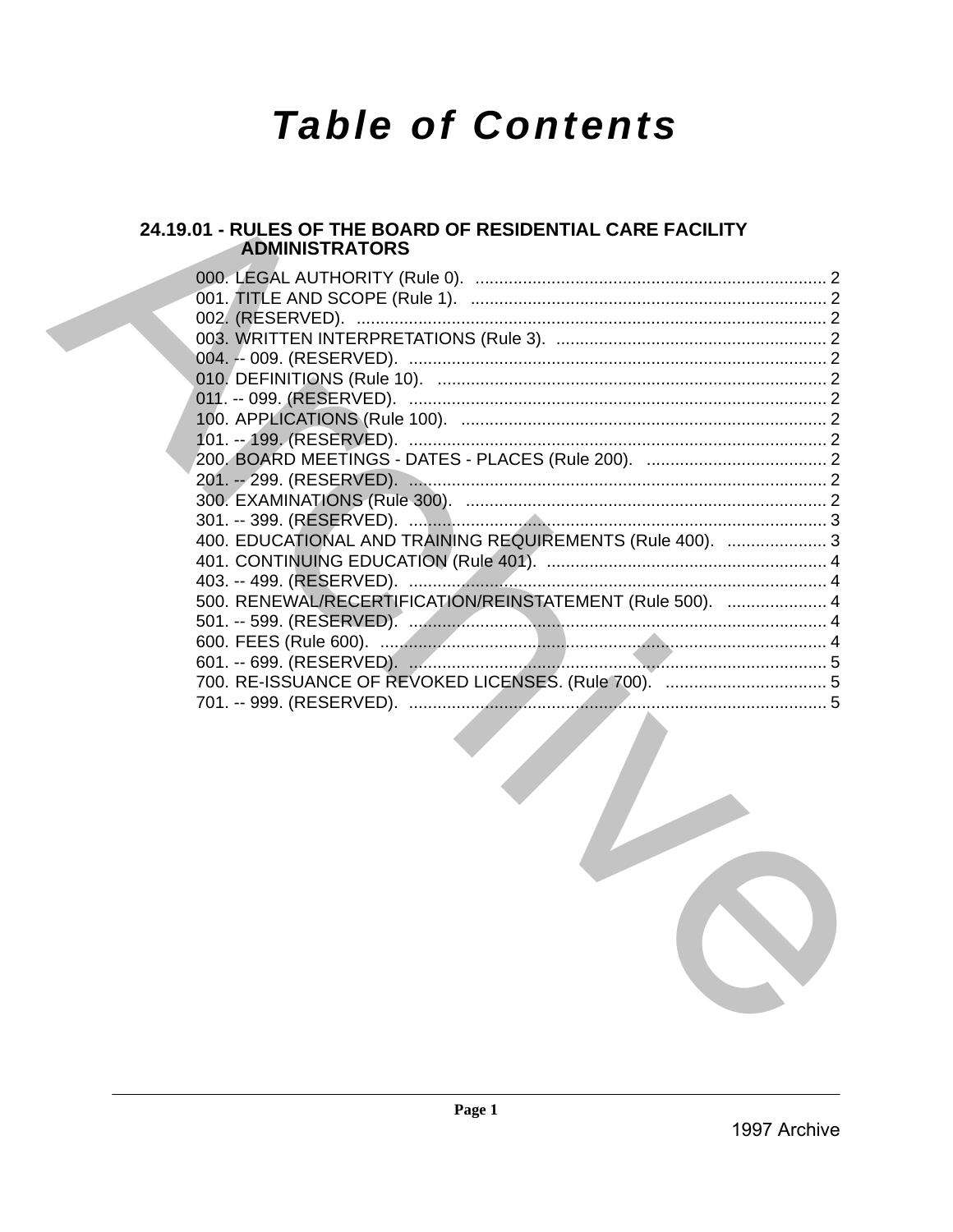#### **IDAPA 24 TITLE 19 Chapter 01**

### **24.19.01 - RULES OF THE BOARD OF RESIDENTIAL CARE FACILITY ADMINISTRATORS**

## <span id="page-1-1"></span>**000. LEGAL AUTHORITY (Rule 0).**

These rules are hereby prescribed and established pursuant to the authority vested in the Board of Examiners of Residential Care Facility Administrators by the provisions of Section 54-4205, Idaho Code. (7-1-93)

### <span id="page-1-2"></span>**001. TITLE AND SCOPE (Rule 1).**

These rules shall be cited as IDAPA 24, Title 19, Chapter 01, "Rules of the Board of Examiners of Residential Care Facility Administrators." (7-1-93)

#### <span id="page-1-3"></span>**002. (RESERVED).**

#### <span id="page-1-4"></span>**003. WRITTEN INTERPRETATIONS (Rule 3).**

<span id="page-1-0"></span>The board may have written statements which pertain to the interpretation of the rules of this chapter. Such interpretations, if any, are available for public inspection and copying at cost in the main office of the Bureau of Occupational Licenses. 24.19.0 CME THURS (RETERVIENT BARRO DE RESIDENTAL<br>
1998. LIHERAL ATTIONITY (READ),<br>
Theoretical Science Archive Archive Archive Archive Archive Archive Archive Archive Archive Archive Archive Archive Archive Archive Archi

#### <span id="page-1-5"></span>**004. -- 009. (RESERVED).**

#### <span id="page-1-6"></span>**010. DEFINITIONS (Rule 10).**

01. Board. The Board of Examiners of Residential Care Facility Administrators as prescribed in 54-4202, Idaho Code. (7-1-93) Section 54-4202, Idaho Code.

#### <span id="page-1-7"></span>**011. -- 099. (RESERVED).**

#### <span id="page-1-8"></span>**100. APPLICATIONS (Rule 100).**

Applications will be on forms furnished by the Bureau of Occupational Licenses. No application will be considered for any action unless accompanied by the appropriate fees. (7-1-93)

#### <span id="page-1-9"></span>**101. -- 199. (RESERVED).**

#### <span id="page-1-10"></span>**200. BOARD MEETINGS - DATES - PLACES (Rule 200).**

01. Board Meeting Dates. The board shall meet on the second Thursday of November, 1992; May, ptember 1993. Thereafter the board shall meet on the second Thursday of March and September. (7-1-93) 1993; September 1993. Thereafter the board shall meet on the second Thursday of March and September.

02. Place of Board Meetings. Board meetings will be held in Boise, Idaho, at the bureau. (7-1-93)

03. Dates and Places May Be Changed. Dates and places of board meetings may be changed by the the majority of the board and advance public notice given. (7-1-93) action of the majority of the board and advance public notice given.

#### <span id="page-1-11"></span>**201. -- 299. (RESERVED).**

#### <span id="page-1-12"></span>**300. EXAMINATIONS (Rule 300).**

01. Application and Deadline Date for Filing. An application for examination must be accompanied by the examination fee and proof of completion of approved curriculum. Applications must be received by the Bureau of Occupational Licenses thirty (30) days prior to the date of examination. (7-1-93) Occupational Licenses thirty (30) days prior to the date of examination.

Individuals Who Have Special Needs. Individuals who have special needs as defined by the American Disabilities Act must specify those needs or required services as indicated on the application form.

(7-1-93)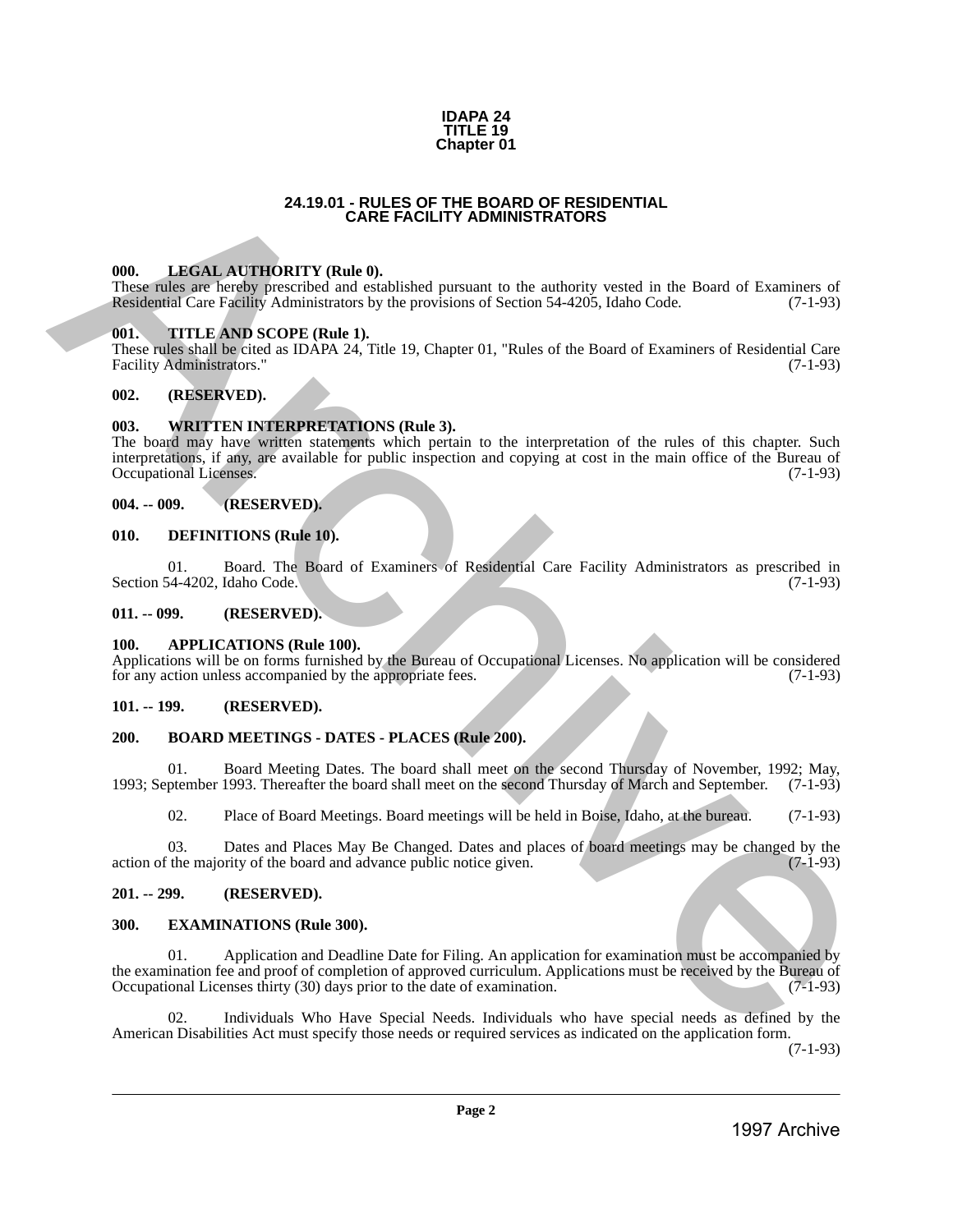# *IDAHO ADMINISTRATIVE CODE IDAPA 24.19.01* **Board of Residential Care Facility Administrators**

| 03.                                                                                                                                                                                                                                                                                                                                                                                    | Dates of Exams. Examinations will be administered on the second Tuesday of December, 1992;<br>June, 1993; and October, 1993. Thereafter examinations will be administered semi-annually on the second Tuesday in<br>April and October of each year beginning with April, 1994, at the office of the bureau.                                                                                                                                                      | $(7-1-93)$   |  |  |
|----------------------------------------------------------------------------------------------------------------------------------------------------------------------------------------------------------------------------------------------------------------------------------------------------------------------------------------------------------------------------------------|------------------------------------------------------------------------------------------------------------------------------------------------------------------------------------------------------------------------------------------------------------------------------------------------------------------------------------------------------------------------------------------------------------------------------------------------------------------|--------------|--|--|
| 04.                                                                                                                                                                                                                                                                                                                                                                                    | Contents of Exam. The examination will consist of two (2) sections.                                                                                                                                                                                                                                                                                                                                                                                              | $(7-1-93)$   |  |  |
| a.                                                                                                                                                                                                                                                                                                                                                                                     | Section One will include questions from the following topics:                                                                                                                                                                                                                                                                                                                                                                                                    | $(7-1-93)$   |  |  |
| i.                                                                                                                                                                                                                                                                                                                                                                                     | Business Planning and Marketing.                                                                                                                                                                                                                                                                                                                                                                                                                                 | $(7-1-93)$   |  |  |
| ii.                                                                                                                                                                                                                                                                                                                                                                                    | Fiscal Planning and Management.                                                                                                                                                                                                                                                                                                                                                                                                                                  | $(7-1-93)$   |  |  |
| iii.                                                                                                                                                                                                                                                                                                                                                                                   | Human Resource Planning.                                                                                                                                                                                                                                                                                                                                                                                                                                         | $(7-1-93)$   |  |  |
| iv.                                                                                                                                                                                                                                                                                                                                                                                    | Residential Health Services.                                                                                                                                                                                                                                                                                                                                                                                                                                     | $(7-1-93)$   |  |  |
| v.                                                                                                                                                                                                                                                                                                                                                                                     | Nutrition and Food Service.                                                                                                                                                                                                                                                                                                                                                                                                                                      | $(7-1-93)$   |  |  |
| $Vi$ .                                                                                                                                                                                                                                                                                                                                                                                 | Working with the Elderly.                                                                                                                                                                                                                                                                                                                                                                                                                                        | $(7-1-93)$   |  |  |
| vii.                                                                                                                                                                                                                                                                                                                                                                                   | Working with the Mentally Ill.                                                                                                                                                                                                                                                                                                                                                                                                                                   | $(7-1-93)$   |  |  |
| viii.                                                                                                                                                                                                                                                                                                                                                                                  | Social and Recreational Activities.                                                                                                                                                                                                                                                                                                                                                                                                                              | $(7-1-93)$   |  |  |
| $\mathbf{1} \mathbf{X}$ .                                                                                                                                                                                                                                                                                                                                                              | Legal Issues.                                                                                                                                                                                                                                                                                                                                                                                                                                                    | $(7-1-93)$   |  |  |
| X.                                                                                                                                                                                                                                                                                                                                                                                     | Licensing Process.                                                                                                                                                                                                                                                                                                                                                                                                                                               | $(7-1-93)$   |  |  |
| xi.                                                                                                                                                                                                                                                                                                                                                                                    | Housekeeping.                                                                                                                                                                                                                                                                                                                                                                                                                                                    | $(7-1-93)$   |  |  |
| xii.                                                                                                                                                                                                                                                                                                                                                                                   | Physical Maintenance and Fire Safety.                                                                                                                                                                                                                                                                                                                                                                                                                            | $(7-1-93)$   |  |  |
| b.<br>Chapter 21.                                                                                                                                                                                                                                                                                                                                                                      | Section Two will include questions from the Idaho Board and Care Act, Chapter 33, Title 39, Idaho<br>Code and the Idaho Department of Health and Welfare rules promulgated thereunder and appearing at Title 3,                                                                                                                                                                                                                                                  | $(7-1-93)$   |  |  |
| 05.                                                                                                                                                                                                                                                                                                                                                                                    | Passing Score on Exam. An examination is passed by obtaining a score of seventy percent (70%) or<br>better on each section. Applicants who fail to pass one (1) section of the examination must retake and pass that<br>section within two (2) years from the date of the first examination.                                                                                                                                                                     | $(7-1-93)$   |  |  |
| Requirements for Retakes. There will be a seventy-five dollar (\$75) fee for retakes of any or all<br>06.<br>portions of the examination. Individuals desiring to be reexamined must file a letter of intent, together with the<br>appropriate fee, with the board. The letter and fee must be received by the Bureau at least thirty (30) days prior to<br>examination.<br>$(7-1-93)$ |                                                                                                                                                                                                                                                                                                                                                                                                                                                                  |              |  |  |
| $301. - 399.$                                                                                                                                                                                                                                                                                                                                                                          | (RESERVED).                                                                                                                                                                                                                                                                                                                                                                                                                                                      |              |  |  |
| 400.                                                                                                                                                                                                                                                                                                                                                                                   | EDUCATIONAL AND TRAINING REQUIREMENTS (Rule 400).                                                                                                                                                                                                                                                                                                                                                                                                                |              |  |  |
| 01.                                                                                                                                                                                                                                                                                                                                                                                    | Approved Course. The Certification Program for Residential Care Facility Administrators course<br>administered by the National Residential Care Association, is an approved course of study to qualify for licensure.                                                                                                                                                                                                                                            | $(7-1-93)$   |  |  |
| 02.                                                                                                                                                                                                                                                                                                                                                                                    | Approval of Other Courses. Applicants may, in lieu of completion of the Certification Program for<br>Residential Care Facility Administrators, submit documentation of other course content and/or college transcripts,<br>Vo-ed transcripts etc., supporting successful completion of courses substantially meeting course content requirements<br>listed in Subsection 300.04.a. These courses must be approved by the Board before equivalency will be given. |              |  |  |
|                                                                                                                                                                                                                                                                                                                                                                                        | Page 3                                                                                                                                                                                                                                                                                                                                                                                                                                                           |              |  |  |
|                                                                                                                                                                                                                                                                                                                                                                                        |                                                                                                                                                                                                                                                                                                                                                                                                                                                                  | 1997 Archive |  |  |

# <span id="page-2-0"></span>**301. -- 399. (RESERVED).**

# <span id="page-2-1"></span>**400. EDUCATIONAL AND TRAINING REQUIREMENTS (Rule 400).**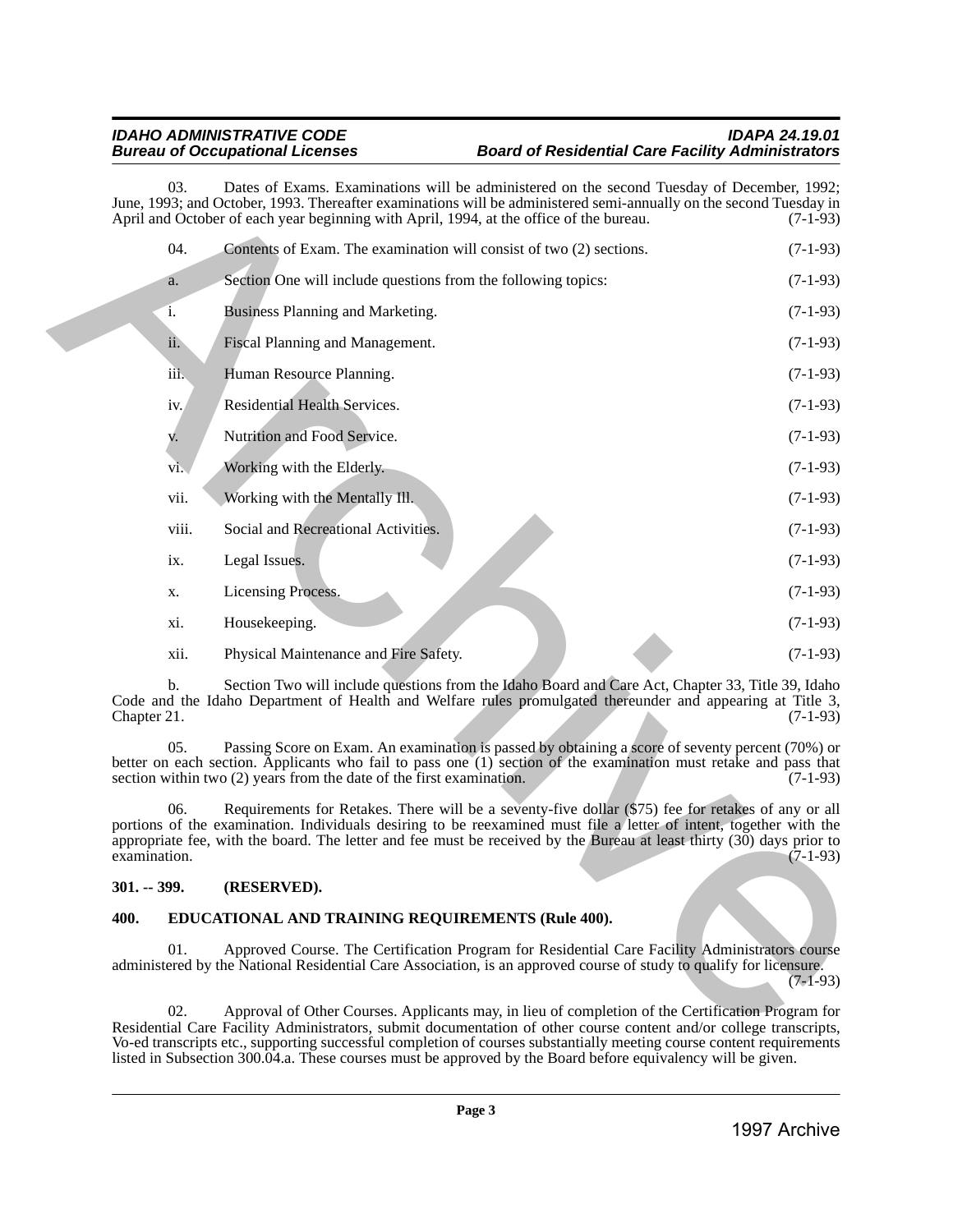# <span id="page-3-0"></span>**401. CONTINUING EDUCATION (Rule 401).**

# **402. TEMPORARY PERMITS - LIMITATIONS (Rule 402)**.

# <span id="page-3-1"></span>**403. -- 499. (RESERVED).**

# <span id="page-3-2"></span>**500. RENEWAL/RECERTIFICATION/REINSTATEMENT (Rule 500).**

# <span id="page-3-3"></span>**501. -- 599. (RESERVED).**

#### <span id="page-3-4"></span>**600. FEES (Rule 600).**

|                    |     | $(7-1-93)$                                                                                                                                                                                                                                                                                                                                                                                                                                 |
|--------------------|-----|--------------------------------------------------------------------------------------------------------------------------------------------------------------------------------------------------------------------------------------------------------------------------------------------------------------------------------------------------------------------------------------------------------------------------------------------|
| 401.               |     | <b>CONTINUING EDUCATION (Rule 401).</b>                                                                                                                                                                                                                                                                                                                                                                                                    |
|                    | 01. | Courses Approved. Courses of study in health and residential care administration sponsored by<br>accredited universities or colleges; health or residential care seminars relevant to residential care administration<br>sponsored by national, state or local agencies or associations will be acceptable to meet the continuing education<br>requirement. Other courses of study or seminars may be approved by the Board.<br>$(7-1-93)$ |
|                    | a.  | Applicants for annual recertification/renewal shall be required to have a minimum of twelve (12)<br>hours of continuing education courses within the preceding twelve (12) month period. First Aid and/or Cardio-<br>Pulmonary Resuscitation courses shall not be considered for continuing education credit.<br>$(7-1-93)$                                                                                                                |
|                    | b.  | An hour of education will mean sixty (60) minutes.<br>$(7-1-93)$                                                                                                                                                                                                                                                                                                                                                                           |
| 402.               |     | TEMPORARY PERMITS - LIMITATIONS (Rule 402).                                                                                                                                                                                                                                                                                                                                                                                                |
|                    | 01. | Requirements for Issuance. A temporary permit may be issued for six (6) months upon application<br>and payment of fees. Temporary permits may be renewed one (1) time without further qualification. A second<br>renewal will be issued, only where an applicant has taken and passed one (1) part of the two (2) part examination. No<br>more than two (2) renewals will be issued for any reason.<br>$(7-1-96)$                          |
|                    | 02. | Grandfathering. As of the effective date of this rule, individuals who hold temporary permits will<br>be entitled to renew those permits only as set forth in Subsection 402.01.<br>$(7-1-96)$                                                                                                                                                                                                                                             |
| $403. -499.$       |     | (RESERVED).                                                                                                                                                                                                                                                                                                                                                                                                                                |
| 500.               |     | RENEWAL/RECERTIFICATION/REINSTATEMENT (Rule 500).<br>Licenses expire on June 30 of each year and there will be no grace period for renewal. The Board shall refuse to<br>renew a residential care administrators license unless the required fee is accompanied by an affidavit signed by the<br>applicant setting forth the applicant's completion of continuing education requirements.<br>$(7-1-93)$                                    |
|                    | 01. | Requirements For Reinstatement. Applicants, due to lack of annual renewal, seeking reinstatement<br>within a five (5) year period, must pay a twenty-five dollar (\$25) reinstatement fee plus the back year or years fees<br>and shall provide verification of twelve (12) hours of continuing education.<br>$(7-1-93)$                                                                                                                   |
|                    | 02. | Beyond a Five (5) Year Lapse. Beyond a five (5) year lapse, the applicant will be treated as a new<br>applicant and application shall be made on the same forms as an application for an original license.<br>$(7-1-93)$                                                                                                                                                                                                                   |
| $501. - 599.$      |     | (RESERVED).                                                                                                                                                                                                                                                                                                                                                                                                                                |
| 600.               |     | FEES (Rule 600).                                                                                                                                                                                                                                                                                                                                                                                                                           |
|                    | 01. | License Application. License Application - Twenty-five dollars (\$25).<br>$(7-1-93)$                                                                                                                                                                                                                                                                                                                                                       |
| dollars $(\$75)$ . | 02. | Examination Fee. Examination Fee (must be submitted with license application) - Seventy-five<br>$(7-1-93)$                                                                                                                                                                                                                                                                                                                                 |
| dollars $(\$75)$ . | 03. | Annual Recertification or Renewal Fee. Annual Recertification or Renewal Fee - Seventy-five<br>$(7-1-93)$                                                                                                                                                                                                                                                                                                                                  |
|                    | 04. | Provisional/Temporary. Provisional/Temporary - Forty dollars (\$40).<br>$(7-1-93)$                                                                                                                                                                                                                                                                                                                                                         |
|                    | 05. | $(7-1-93)$<br>Reinstatement. Reinstatement - Twenty-five dollars (\$25).                                                                                                                                                                                                                                                                                                                                                                   |
|                    | 06. | Reapplication for Examination. Reapplication for examination - Seventy-five dollars (\$75).<br>$(7-1-93)$                                                                                                                                                                                                                                                                                                                                  |
|                    |     | Page 4                                                                                                                                                                                                                                                                                                                                                                                                                                     |
|                    |     | 1997 Archive                                                                                                                                                                                                                                                                                                                                                                                                                               |